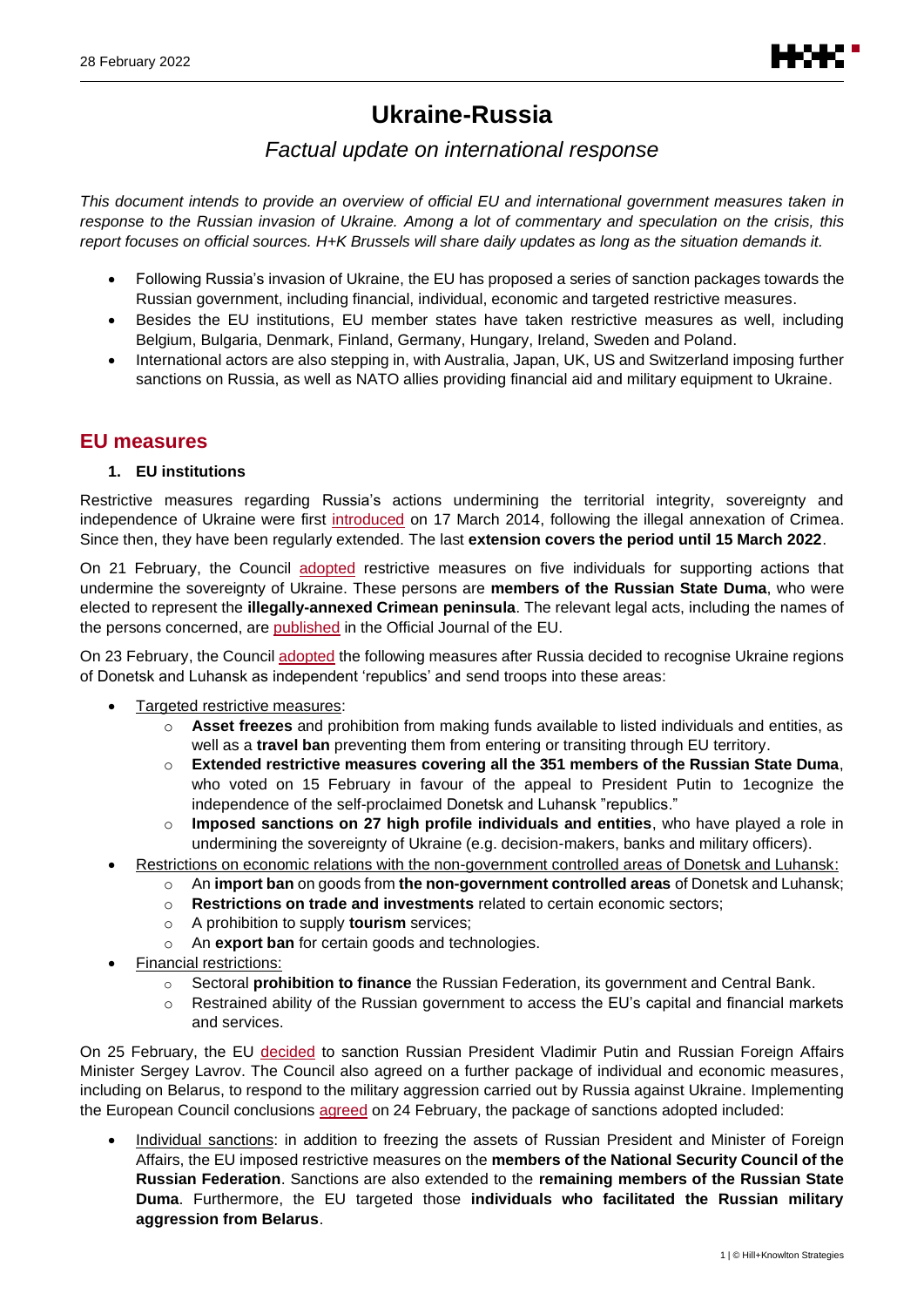- Economic sanctions:
	- o *Financial sanctions*: the package cuts Russian access to the most important **capital markets**. It also prohibits the provision of services in relation to shares or Russian state-owned entities on **EU trading venues**. In addition, **financial inflows from Russia to the EU are limited.**
	- o *Energy sector*: the EU prohibits the sale, supply, transfer or export to Russia of specific goods and technologies in **oil refining**, and introduced restrictions on the provision of related services.
	- o *Transport sector*: the EU introduced an export ban covering goods and technologies in the **aviation and space industry**, as well as a prohibition on the provision of related technical and financial assistance.
	- o *Technology sector*: the EU imposed **restrictions on exports of dual-use goods and technology**, as well as restrictions on exports of certain goods and technology which might contribute to Russia's technological enhancement of its **defence and security sector**.
	- o *Visa policy*: diplomats, Russian officials, and businesspeople **will no longer be able to benefit from visa facilitation provisions**, which allow privileged access to the EU. This decision does not affect ordinary Russian citizens.

On 26 February, the European Commission *issued* a joint declaration together with France, Germany, Italy, the United Kingdom, Canada and the United States listing further restrictive measures. These specifically aim to:

- Ensure that selected Russian banks are removed from the **SWIFT** messaging system, thus disconnect them from the international financial payment system;
- Impose restrictive measures preventing the **Russian Central Bank** from deploying its international reserves at the international level;
- Commit to taking measures to limit the sale of citizenship so called **golden passports** that let wealthy Russians connected to the Russian government become citizens of EU/G7 countries and gain access to their financial systems;
- Decide on the launch of a **transatlantic task force** that will ensure the effective implementation of financial sanctions by identifying and freezing the assets of sanctioned individuals and companies that exist within EU jurisdictions.

On 27 February, the EU further [extended](https://ec.europa.eu/commission/presscorner/detail/en/statement_22_1441) sanctions, which:

- Close the **EU airspace** to Russian planes (including private jets);
- Establish an EU-wide ban of **state-owned media outlets** Russia Today (RT) and Sputnik, which will no longer be able to operate and broadcast in the EU;
- Impose further restrictions on the Lukashenko regime in **Belarus**, tackling key sectors including (i) export of products, such as mineral fuels, tobacco, wood, timber, cement, iron and steel; (ii) extend to Belarus the export restrictions on dual-use goods, already introduced for Russia.

On 28 February, the EU [adopted](https://www.consilium.europa.eu/en/press/press-releases/2022/02/28/eu-adopts-new-set-of-measures-to-respond-to-russia-s-military-aggression-against-ukraine/) a new set of measures, including:

- Two assistance measures under the **European Peace Facility (EPF)** worth in total €500m that will contribute to strengthening the Ukrainian Armed Forces, financing equipment and supply provisions.
- Further severe restrictive measures related to **aviation and finance**, which:
	- $\circ$  Deny permission to aircrafts from Russian air carriers to land in, take off, or overfly EU territories.
	- o Prohibit any legal person, entity or body to make transactions with the Russian Central Bank.

# **2. EU Member States**

#### **Germany**

On 27 February, German Chancellor, Olaf Scholz **announced** that Germany would be changing its post-WWII policy on weapons shipments and pledged to **increase defense spending to 2% of GDP.** He also declared that the 2022 federal budget will provide a one-off €100 billion special defense fund to finance the transition to a more capable military.

# **Finland**

The Finnish Parliament is to [consider](https://www.euractiv.com/section/politics/short_news/possible-nato-membership-campaign-gathers-momentum/) NATO membership following a citizens initiative calling for a referendum which passed more than 50,000 signatures. According to the law, the initiative must now enter the parliamentary agenda. This follows news that the Finnish government is to [send](https://valtioneuvosto.fi/en/-/10616/finland-sends-additional-aid-to-ukraine) to Ukraine 2,000 bulletproof vests, 2,000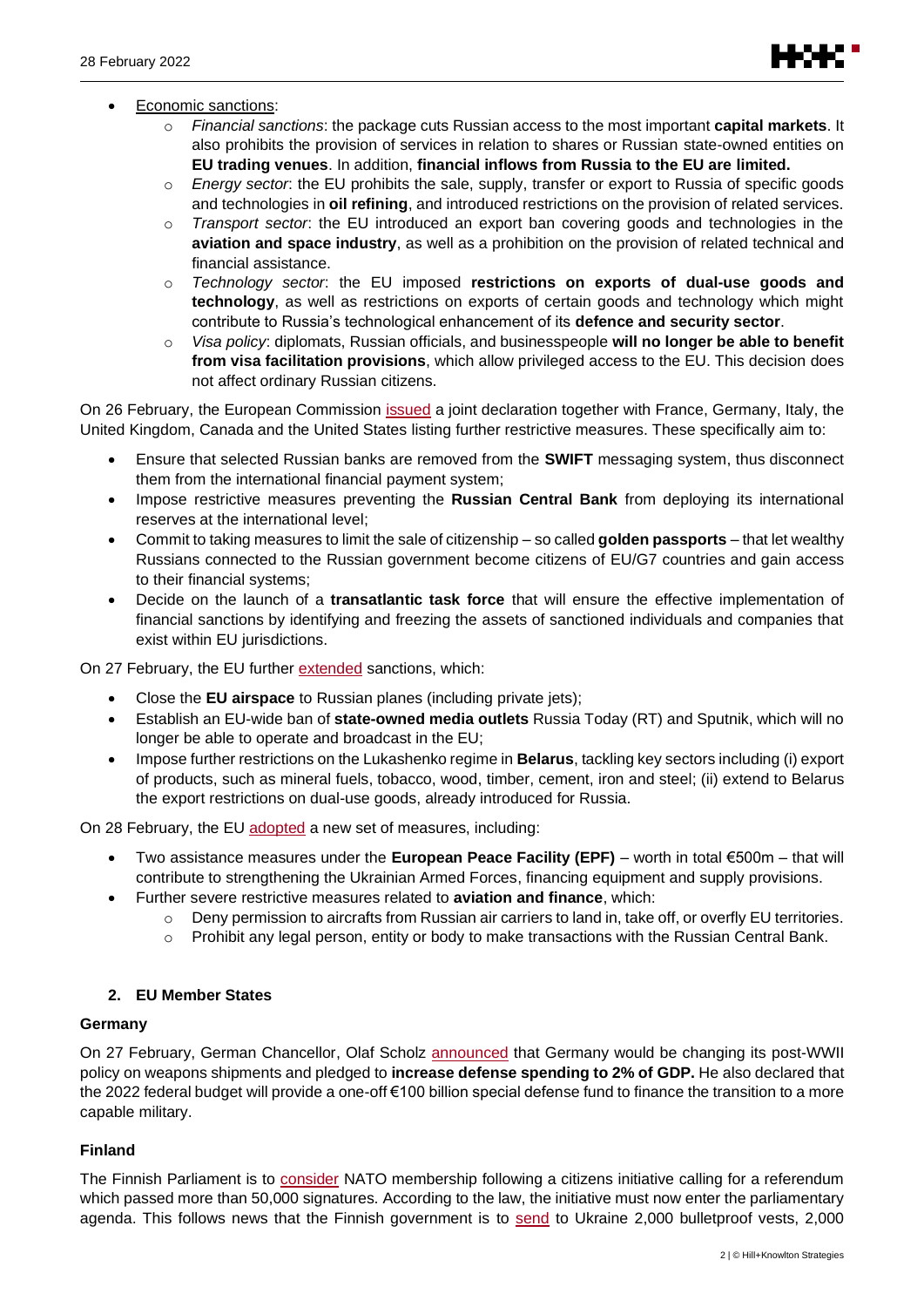

composite helmets, 100 stretchers as well as equipment for two emergency medical care stations. The Government also granted Estonia a license to re-export to Ukraine artillery guns and their ammunition, which Estonia had previously purchased from Finland.

#### **Bulgaria**

The speaker of the Bulgaria's national assembly, Nikola Minchev, has said that the country will no longer seek to take a more balanced position in disputes between the West and Russia. "Bulgaria's interest is in the West", he [said.](https://www.novinite.com/articles/213977/Bulgaria%3A+We+will+No+Longer+take+a+more+Balanced+Position+towards+Russia) The Bulgarian Defence Minister, Stefan Yanev, was [forced to](https://www.gov.bg/bg/prestsentar/novini/kabinetat-prie-predlozhenieto-na-premiera-kiril-petkov-ministarat-na-otbranata-stefan-yanev-da-bade-osvoboden) resign after he had warned people not to call the conflict in Ukraine a war. "Putin is careful to avoid using the word war. This word is used quite frivolously", he reportedly said.

#### **Ireland**

The Minister for Justice Helen McEntee TD has [announced](https://www.gov.ie/en/press-release/00aef-minister-mcentee-announces-immediate-lifting-of-visa-requirements-between-ukraine-and-ireland/) on 25 February the immediate lifting of visa requirements between Ukraine and Ireland to grant access to Ukranian refugees.

#### **Sweden**

On 27 February, Swedish Prime Minister, Magdalena Andersson, made the "extraordinary" [decision](https://twitter.com/SwedishPM/status/1498274307981684740) to send military aid to Ukraine, including anti-tank weapons, helmets and body armour. The move is historic as Sweden had always previously taken a neutral stance on foreign policy.

#### **Poland**

On 27 February, the government of Poland [announced](https://www.gov.pl/web/klimat/polska-wraz-z-kanada-wnioskuja-o-zwolanie-nadzwyczajnego-posiedzenia-rady-gubernatorow-maea) that they would be joining Canada in requesting an extraordinary meeting of the International Atomic Energy Agency (IAEA) be convened in view of the situation in Ukraine and the related implications for nuclear safety and radiological protection. The government has also set up a [website](https://pomagamukrainie.gov.pl/) to aid with receiving refugees from Ukraine and has announced that Ukrainians will be entitled to [free rail travel](https://www.gov.pl/web/infrastruktura/bezplatne-przejazdy-dla-obywateli-ukrainy-pociagami-pkp-intercity) in the country.

#### **Hungary**

On 28 February, Hungary President János Áder [said](https://abouthungary.hu/news-in-brief/president-ader-hungary-strongly-condemns-russias-attack-on-ukraine) Hungary strongly condemns Russia's attack on Ukraine adding "that Hungary shares the joint position of the EU and NATO and will hold to that position." Péter Szijjártó, Minister of Foreign Affairs and Trade, [denied](https://abouthungary.hu/news-in-brief/fm-hungary-has-never-expressed-any-objection-to-sanctions-against-russia) that Hungary had ever been against imposing sanctions on Russia.

#### **Belgium**

On 27 February, Belgian Prime Minister Alexander De Cro[o announced](https://twitter.com/alexanderdecroo/status/1497914776063594502) that the country would be sending 3,000 automatic weapons and 200 anti-tank weapons to Ukraine.

#### **Denmark**

On 27 February, Prime Minister Mette Frederikse[n announced](https://www.regeringen.dk/nyheder/2022/danmark-donerer-2700-skulderbaarne-panservaernsvaaben-til-ukraine/) that Denmark will donate 2,700 anti-tank weapons to Ukraine.

# **International measures**

#### **NATO**

On 27 February, NATO allies announced to [send](https://www.nato.int/cps/en/natohq/news_192476.htm?selectedLocale=en) thousands of anti-tank weapons, hundreds of air-defence missiles including small arms and ammunition. NATO allies have also boosted financial aid to Ukraine.

#### **United States**

On 24 February, the US [imposed](https://www.whitehouse.gov/briefing-room/statements-releases/2022/02/24/fact-sheet-joined-by-allies-and-partners-the-united-states-imposes-devastating-costs-on-russia/) economic and financial sanctions on Russia's largest financial institutions and enterprises:

• Sanctions on Sberbank, VTB Bank, Bank Otkritie, Sovcombank OJSC, and Novikombank and their subsidiaries.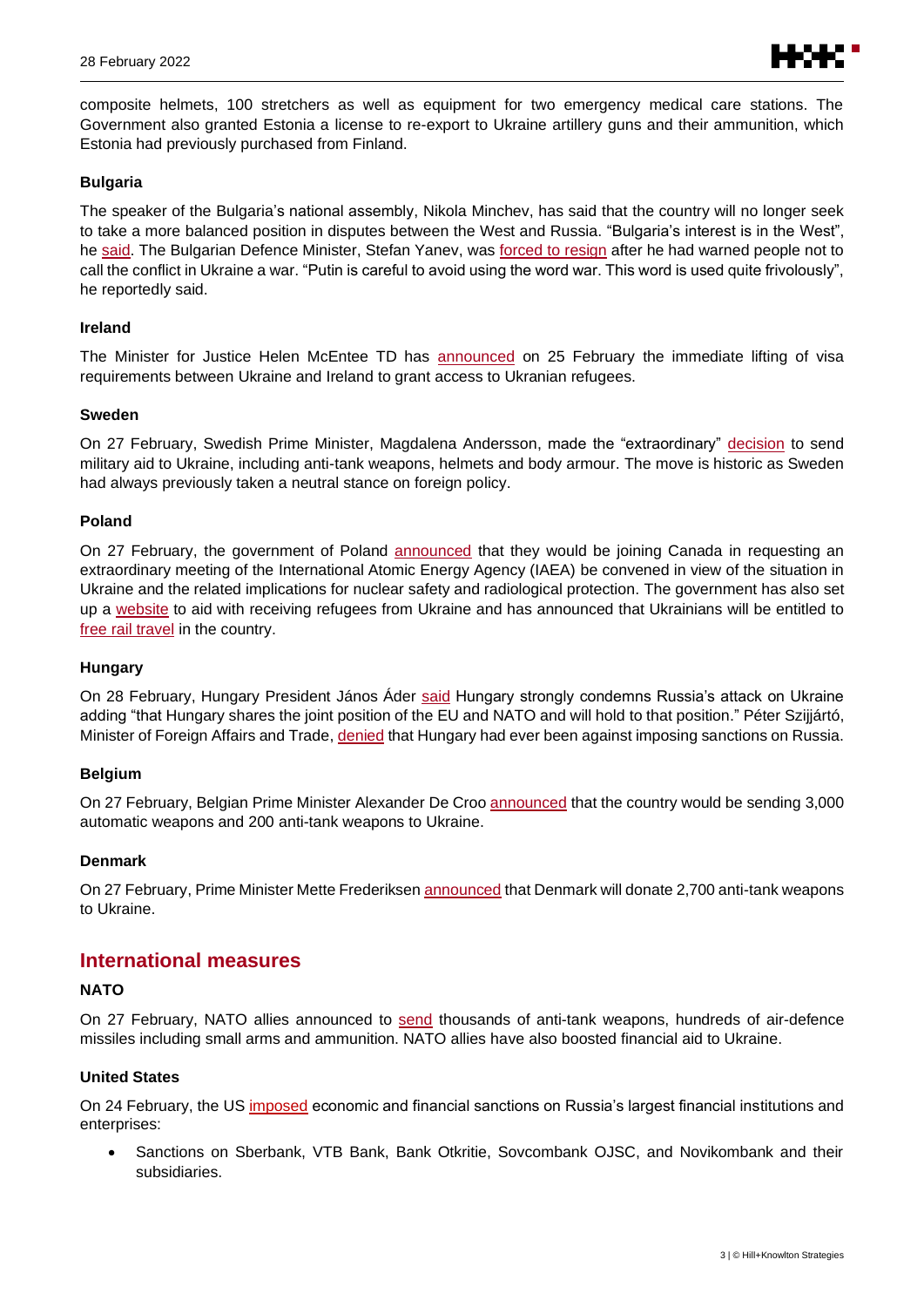

- Debt and equity restrictions on Sberbank, AlfaBank, Credit Bank of Moscow, Gazprombank, Russian Agricultural Bank, Gazprom, Gazprom Neft, Transneft, Rostelecom, RusHydro, Alrosa, Sovcomflot, and Russian Railways. As a result, these companies will not be able to raise money through US markets.
- Imposing a travel ban and freezing assets of powerful Russians and their family members, including Sergei Ivanov (and his son, Sergei), Nikolai Patrushev (and his son Andrey), Igor Sechin (and his son Ivan), Andrey Puchkov, Yuriy Solviev (and two real estate companies he owns), Galina Ulyutina, and Alexander Vedyakhin. The US has also sanctioned 24 Belarusian individuals and entities for aiding the Ukraine invasion.
- A wide range of restrictions on Russia's import of technology and items that help strengthen Russia's military and defence.

On 26 February, the US [decided](https://www.whitehouse.gov/briefing-room/press-briefings/2022/02/27/background-press-call-by-a-senior-administration-official-on-imposing-additional-severe-costs-on-russia/) to remove Russia from the SWIFT payments systems, imposed sanctions on the Russian Central Bank and launched a task force to identify the physical assets of the Russian individuals and companies.

# **United Kingdom**

On 24 February, UK Foreign Secretary Liz Truss [announced](https://www.gov.uk/government/news/foreign-secretary-imposes-uks-most-punishing-sanctions-to-inflict-maximum-and-lasting-pain-on-russia) a list of comprehensive sanctions targeting Russian elites, companies and financial institutions. In particular, the UK decided to:

- Freeze Russian bank assets in the UK;
- Ban Russian state-owned and key strategic private companies from raising finance on the UK financial markets;
- Impose sanctions on more than 100 companies and oligarchs with close ties with the Russian government;
- Impose new restrictions on trade and export controls against Russia's hi-tech and strategic industries;
- Ban Russia's national airline Aeroflot from UK airspace.

On 26 February, the UK [signed](https://www.gov.uk/government/news/joint-statement-on-further-restrictive-economic-measures-26-february-2022) a joint declaration together with France, Germany, Italy, Canada, the United States and the European Commission, deciding on further restrictive measures.

On 28 February, the UK, together with the EU and the US, [decided](https://www.gov.uk/government/news/uk-statement-on-further-economic-sanctions-targeted-at-the-central-bank-of-the-russian-federation) to take further restrictions by targeting the Central Bank of the Russian Federation (CBR). This action will prevent the CBR from deploying its foreign reserves in ways that undermine the impact of sanctions imposed by the UK and its allies, and to undercut its ability to engage in foreign exchange transactions.

# **Australia**

On 28 February, Australia [sanctioned](https://www.pm.gov.au/media/economic-measures-against-russia-and-lethal-military-equipment-ukraine) 350 Russian individuals including imposing a travel ban on President Vladimir Putin, Prime Minister Mikhail Mishustin, Foreign Minister Sergey Lavrov, Defence Minister Sergey Shoigu, and Internal Affairs Minister Vladimir Kolokoltsev. Canberra also sanctioned 13 Belarusian individuals and entities, including Belarusian Minister of Defence Viktor Khrenin.

Under the measures which have entered into force, Australia will:

- Switch off selected Russian banks from SWIFT payments systems.
- Prevent the Russian Central Bank from using its international reserves in a way that undermines sanctions.
- Limit golden passports for wealthy Russians connected to the Russian government.
- Set up a transatlantic task force to identify and freeze the assets of sanctioned individuals and companies that exist within its jurisdiction.

# **Japan**

Following a telephone conversation with President Zelensky of Ukraine on 27 February, Prime Minister of Japan Fumio Kishida announced to *[freeze](https://japan.kantei.go.jp/101_kishida/statement/202202/_00014.html)* the assets of President Putin and his associates who are directly involved in the Ukraine invasion. Japan will also join the EU, UK and US in isolating Russia from the SWIFT international payments messaging systems, said Prime Minister Kishida.